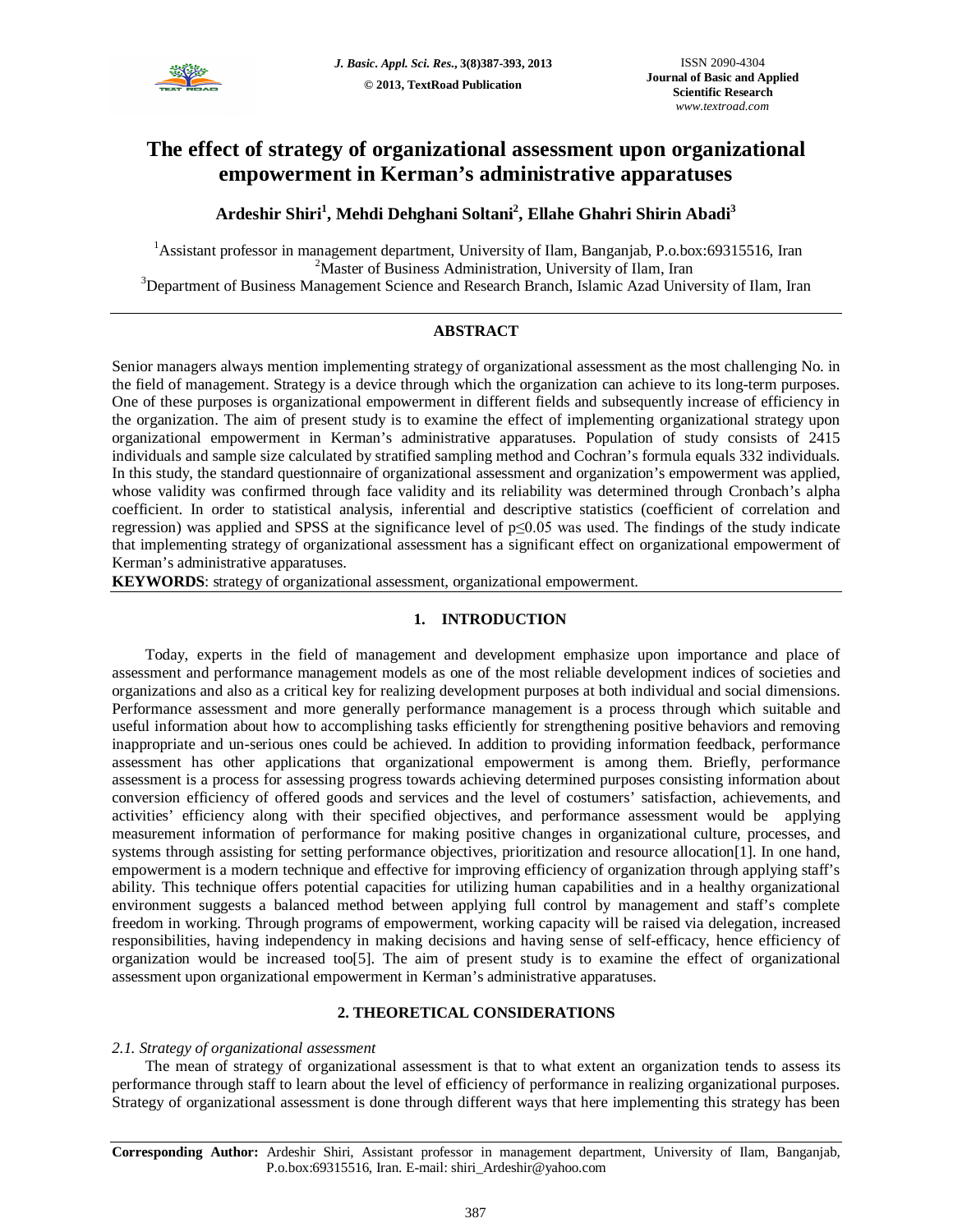done through performance assessment in Kerman's administrative apparatuses. Different definitions have been offered, some which are mentioned below:

- 1. Performance assessment is regular and systematic measurement of people's working in relation with the way of doing their tasks in assigned jobs and determining their present potential towards growth and improvement [3].
- 2. Werder and Davis believe that performance evaluation is a process that working performance is measured and when done correctly, employees, supervisors, managers, and ultimately the organization will benefit from it.
- 3. Cascio considers performance evaluation to be as a systematic description of strength and weakness points in performance of an individual or a group in relation with accomplishing assigned tasks.
- 4. Performance evaluation in an organizational level is usually synonym of efficiency of activities. The mean by efficiency is the level of achieving to purposes and programs having feature of being efficient of activities and operations [6].

## *2.2. The importance and necessity of performance evaluation*

Continuous improvement of organizations' performance makes a great power of synergy, which can be support forces for growth and development programs and make opportunities of organizational excellence. Governments, organizations, and institutions apply progressive attempt towards this aim. Without examination and getting information upon the level of progress and achieving purposes and without identifying challenges ahead within organization and obtaining feedback and knowing the level of implementing determined policies and realizing some cases that need serious improvement, continuous improvement of performance won't be possible. All of mentioned cases won't be feasible without measurement and evaluation [6]. The science of management also indicates what mentioned above. Whatever we cannot measure, won't be controlled and whatever we can't control won't be managed. Evaluation and measurement of performance offers required feedback in the following cases:

- 1. By pursuing, the level of progress towards specified purposes will be realized, whether determined policies have been implemented successfully or not.
- 2. Through measuring expected results of the organization and also evaluation and, measurement of staff satisfaction and consumers, it will be clear whether policies have been determined properly or not.
- 3. Performance evaluation and measurement makes possible identifying those fields in which management must take more attention and helps to realizing opportunities and limitations.
- 4. Performance evaluation makes required information for managers in managerial decision making and provides evaluation of performance system. Any attempt to achieving success must have a framework and improving organizational performance must be based on an awareness of a process called performance cycle. Any program of organizational performance should start from measuring performance and then performance evaluation [2].

## *2.3. Organizational empowerment*

Although organizational experts have defined the concept of empowerment in different ways, two general definitions would be signified in literature of management:

- a) Empowerment with the meaning of power sharing: most of experts consider the concept of empowerment synonym with staff cooperation in workplace [14].
- b) Empowerment as a motivational (incentive) and cognitive concept: in this approach, empowerment is defined as a motivational (incentive) structure, which is based on staff perceptions towards their workplace. Thomas and Velthouse has offered a complicated cognitive theory of empowerment, whose core is composed from four cognitive components (having sense of being effective, sense of having right of choice, sense of competence, having sense of being significant) that determines staff's inner motivation [15].

In Oxford Compact dictionary, concept of empowerment is defined as "making (someone) stronger", "give authority" or "power", and getting "able". Empowerment is a combination of motivational techniques seeking for increasing the level of staff cooperation towards improving their performance. The main feature of staff empowerment is making individual and organizational purposes aligned with each other [19]. Some others have defined empowerment as a form of decentralization, which requires delegating authority of making main decisions to subordinates [16]. Empowerment makes staff able to cooperate in management and it is a broader of continence (self-control) [13].

## *2.4. Effective elements upon organizational empowerment*

1. Dynamic structural framework (DSF): is defined as a concept, when a firm arranges a clear collection of regulations and instructions for helping in staff's decision making and their behavior at the workplace.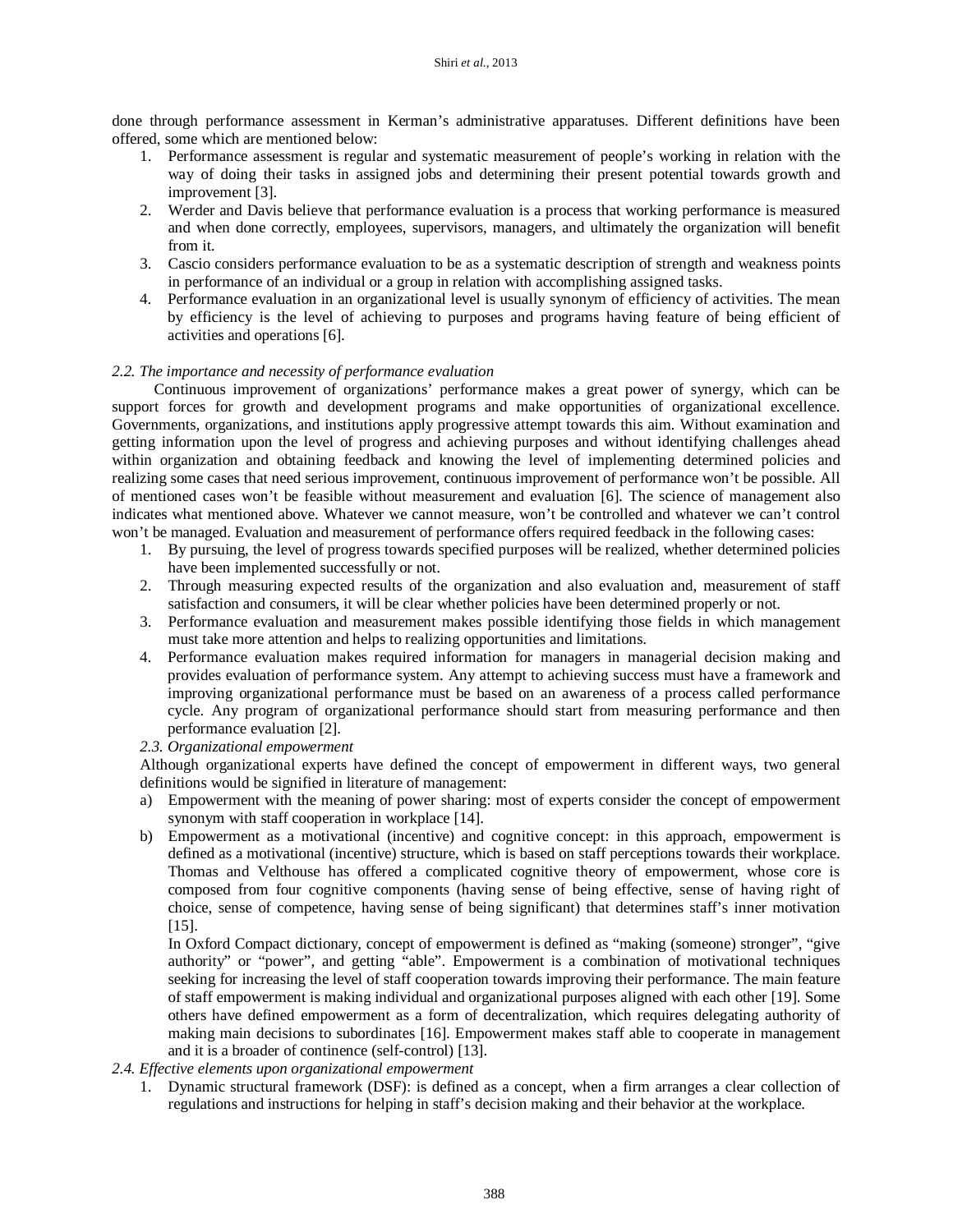- 2. Control of organization's decisions: it is second factor that have vital role in facilitating the process of organizational empowerment (CWD). Control of organizational decisions occurs when staff is allowed to apply their ability in all of job aspects and includes some cases like that. Whether staff has the right to make comment upon determining their work responsibilities, the amount of their payment, and their produced standards or not are among these cases.
- 3. Fluidity in information sharing: It is third factor relating to facilitating organizational empowerment (FIS). Information sharing occurs in an organization whenever all information about an organization is available for all of people at that organization [17].

## **3. RESEARCH HISTORY**

Based on his study, Imad Alysouf (2006) presented a strategic system for measuring performance of maintenance. He used framework of balanced score card to evaluate part of maintenance for realizing strategic purposes. Operation procedures present in balanced score card have two dimensions:

Dimension of production or key dimensions of quality is fast delivery, security in delivery, price (cost), flexibility and accountability.

\_ dimension of maintenance that includes quality and logistics. Paul Folan and Jim Browne (2005) describe evolution of measuring organizational performance in four parts: suggestions (recommendations), frameworks, systems, and measuring inter-organizational performance. By presenting these four stages of evolution, they refuse what Marr and Shiuma called as a various body of performance measuring literature. Jose' Flavio Guerra Machado Coelho and David Moy (2003) presented a new methodology for evaluating performance and integrated it with management systems. Their aim of creating this methodology was to clear and facilitate the process of evaluation for firms so that they can realize objectives more efficiently and continually. Thomas & Velthhouse (1990) consider psychological empowerment as a process for increasing job inner motivation which includes four cognitive areas of sense of competence, being effective, having sense of significance, having right of choice and Mishra studies (1992) added the dimension of trust (confidence) to the mentioned dimensions. Russell et al (2002) also offered a study entitled " measuring Organizational Empowerment" and considered three factors of dynamic structural framework, control of organization's decisions, and fluidity if information sharing to be effective in organizational empowerment.

In 2006 Ranjbar et al in a study entitled "Importance and effectiveness of effective performance evaluation in governmental apparatuses and its role in improving management" concluded that process of performance evaluation known as systematic and organized measurement of people's work about the way of accomplishing assigned tasks and determining their present strength for promoting quality of efficiency and improving management is considered as one of vital parts for any organization. Also in 2009 Beykzad and Alizadeh in a study entitled "Evaluating Organizational performance Using Organizational Excellence Model (EFQM)" describe performance evaluation and its different dimensions. Mooghali et al (2009) in a study entitled "The relationship between empowerment and staff organizational commitment in Tehran 19 areas of organization of education" concluded that there is no relation between empowerment and organizational commitment and related secondary hypotheses except for having sense of being effective and having sense of relational trust.

#### **4. RESEARCH OBJECTIVE**

The aim of present study is to examine the effect of implementing strategy of organizational evaluation upon organizational empowerment in Kerman's administrative apparatuses.

## **5. RESEARCH HYPOTHESES**

## *5.1. Main hypothesis*

Implementing strategy of organizational evaluation has a positive significant effect upon organizational empowerment in Kerman's administrative apparatuses.

#### *5.2. Secondary hypotheses*

1. Implementing strategy of organizational evaluation has a positive significant effect upon dynamic structural framework of Kerman's administrative apparatuses.

2. Implementing strategy of organizational evaluation has a positive significant effect upon control of organization's decisions of Kerman's administrative apparatuses.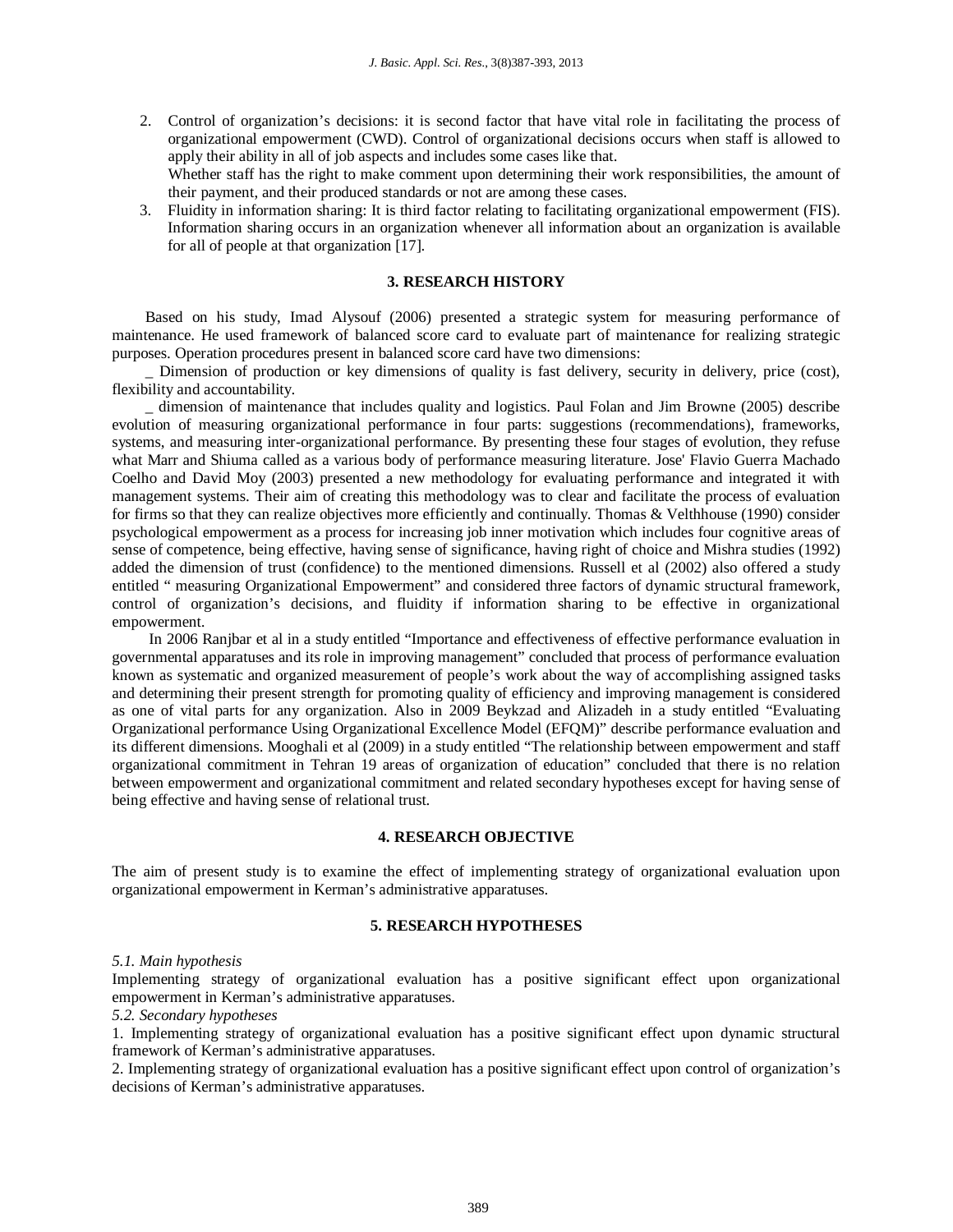3. Implementing strategy of organizational evaluation has a positive significant effect upon Kerman's fluidity of information sharing administrative apparatuses.

6. Research conceptual model

The aim of present study is to examine the effect of implementing strategy of organizational evaluation upon organizational empowerment in Kerman's administrative apparatuses. In order to building analytical model, researcher ultimately can make this in two different ways, which have no significant difference: either first it starts from codifying hypotheses and in the next stage notions (concepts) are explained or it is done in a reverse manner [4]. Therefore, considering mentioned reasoning, defined hypotheses, experts and professors' opinion about marketing and brand and also based on theoretical considerations of the study, the conceptual model was designed as follows.

In order to better understanding, the conceptual model of study is as follows.



## **7. RESEARCH METHODOLOGY**

Present study is an applied study in terms of purpose and it is a field library study in terms of data collection method.

#### **8. Population and sample of research**

In this study, population consists of staff working in administrative apparatuses in city of Kerman in 2012. The number of staff at the time of implementation of research was 2415 among which by using Cochran's formula and stratifies sampling method proportionate with size of population, 332 individuals were selected as sample size that will be explained in the following part.

#### **9. Sampling and sample size**

In this study, sampling method is a stratified sampling method proportionate with size of population. In order to obtain sample size, Cochran's formula was utilized. Table.1 shows size of population and sample.

| N <sub>0</sub>          | <b>Title of organization</b>                              | Size of population | <b>Sample size</b> |
|-------------------------|-----------------------------------------------------------|--------------------|--------------------|
| $\mathbf{1}$            | Organization of cooperation, labor, and social<br>affairs | 115                | 17                 |
| 2                       | Organization                                              | 372                | 35                 |
| 3                       | Organization of industry, mining, and commerce            | 246                | 28                 |
| $\overline{\mathbf{4}}$ | Organization of martyr foundation and veterans<br>affairs | 95                 | 15                 |
| 5                       | Organization of jihad of agriculture                      | 545                | 76                 |
| 6                       | Organization of roads and urban development               | 367                | 55                 |
| $\overline{7}$          | Organization of welfare                                   | 200                | 30                 |
| 8                       | Organization of Islamic propagation                       | 38                 | 7                  |
| 9                       | Organization of economic and finance affairs              | 103                | 16                 |
| 10                      | Organization of management and planning                   | 74                 | 12                 |
| 11                      | Organization of cultural heritage and tourism             | 205                | 32                 |
| 12                      | Organization of rural cooperatives                        | 55                 | 9                  |
| <b>Total</b>            |                                                           | 2415               | 332                |

|  | Table.1: population and sample size of governmental organizations of city of Kerman |  |  |
|--|-------------------------------------------------------------------------------------|--|--|
|  |                                                                                     |  |  |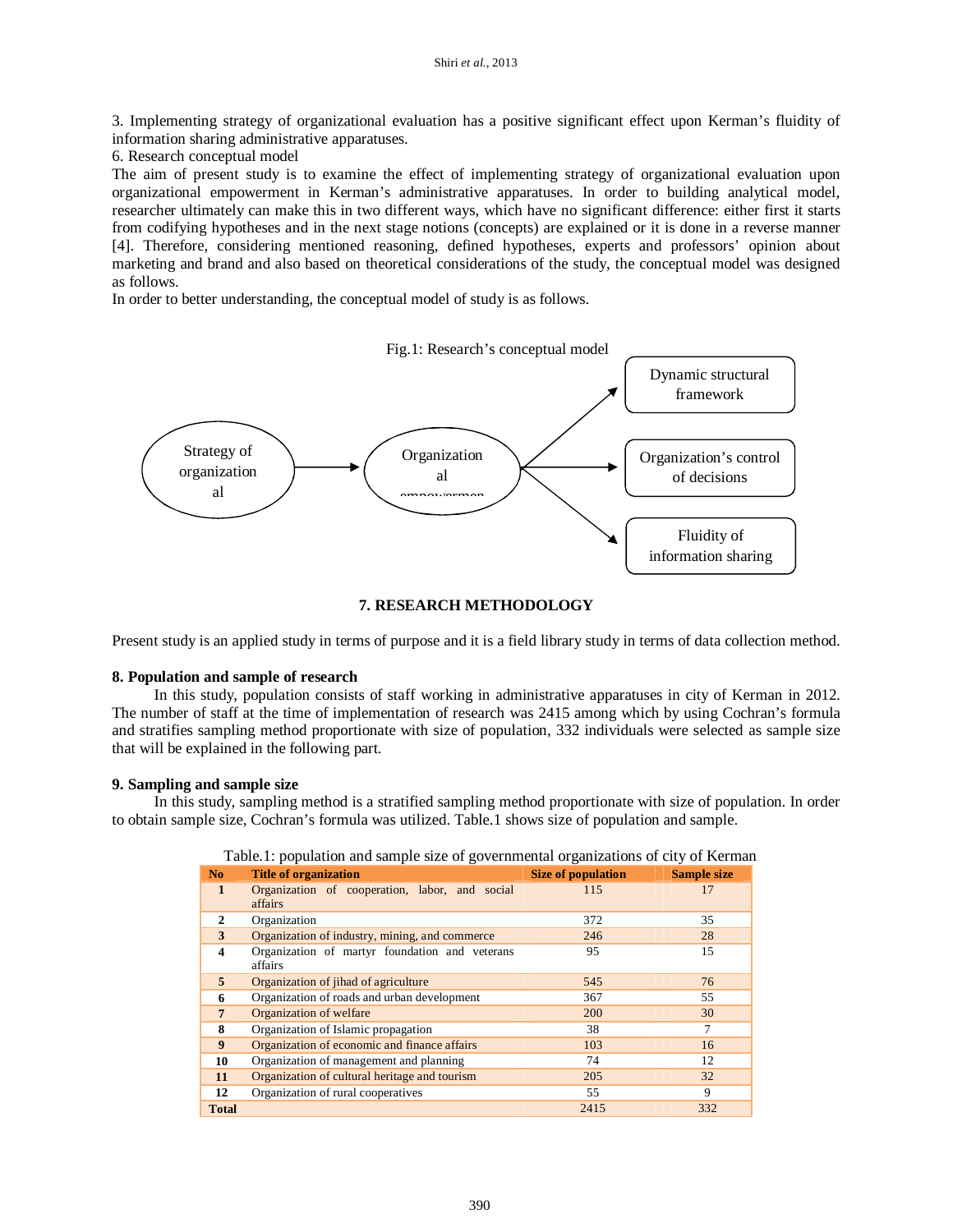Size of sample was calculated using Cochran's formula as follows.

$$
n = \frac{N Z^2 pq}{(N-1) d^2 + Z^2 pq}
$$

Where,

N= size of statistical population

n=Sample size

Z= the abscissa of the normal curve or the standard normal deviate that with confidence level of 95%, it equals 1.96.

P= the value of present attribute in population. If it is not present, it would be considered as ./5.

 $q=$  percentage of individuals who lack the attribute of population  $(q=1-p)$ 

 $d=$  acceptable error that equals ./05, therefore by placing size of population in the formula above, we have; n = 332.

 As shown in table.1, this sample is specifies with a certain proportion for each of organizations (Sarmad, Bazargan, and Hejazi, 1998).

## **10. Measurement and data collecting tools**

In present study, a standard questionnaire that measures the effect of implementing strategy of organizational evaluation upon organizational empowerment was arranged by researcher based on five-point Likert's scale (strongly agree, agree, neither agree nor disagree, disagree, strongly disagree) and two options (yes and no) for questionnaire of strategy of organizational evaluation. This questionnaire consists of two parts that first part relates to measuring implementing strategy of organizational evaluation and includes 15 questions and second part deals with measuring organizational empowerment including 23 questions. in order to examining validity of questionnaire, face validity was used, that is the questionnaire was given to 8 professors with related field and they were asked about each question and their capability for evaluating considered purpose. With their consultancy, some minor corrections were done and finally validity of questionnaire was confirmed.

About reliability of questionnaire, 30 questionnaires as sample were distributed among population and Cronbach's alpha coefficient was measured using software SPSS. Obtained Cronbach's alpha coefficient for questionnaire of organizational empowerment was 86.0 and 89.0 for questionnaire of strategy of organizational evaluation, which indicates that the questionnaire has good reliability. Cronbach's alpha coefficient for any factor is provided in the following table.

Table.2: Cronbach's alpha coefficient relating with dimensions of organizational empowerment

| <b>Factor</b>                       | Cronbach's alpha |  |  |
|-------------------------------------|------------------|--|--|
| <b>Dynamic structural framework</b> | 85.0             |  |  |
| Control of organization's decisions | 87.0             |  |  |
| <b>Information sharing</b>          | 86.0             |  |  |

#### **11. Obtained results from inferential statistics**

In order to testing mentioned hypotheses regression and correlation tests were applied, that is, first they were used for examining main hypothesis and then other hypotheses were examined.

#### *11.1: conclusion of testing main hypothesis*

By applying regression test for examining the effect of implementing strategy of organizational evaluation upon organizational empowerment in Kerman's administrative apparatuses at significant level of 95.0, P-value od sig=0.000 was calculated and since sig<0.05, then null hypothesis is rejected. It means that implementing strategy of organizational evaluation has significant effect upon organizational empowerment of Kerman's administrative apparatuses.

#### *11.2: conclusion of testing secondary hypotheses*

## 11.2.1: conclusion of testing secondary hypothesis I

By accomplishing regression test for examining effect of implementing strategy of organizational evaluation upon dynamic structural framework in Kerman's administrative apparatuses at significance level of 95.0, P-value of  $sig=0.000$  was obtained and since  $sig<0.05$  hence, null hypothesis is rejected. It means that implementing strategy of organizational evaluation has significant effect upon dynamic structural framework in Kerman's administrative apparatuses.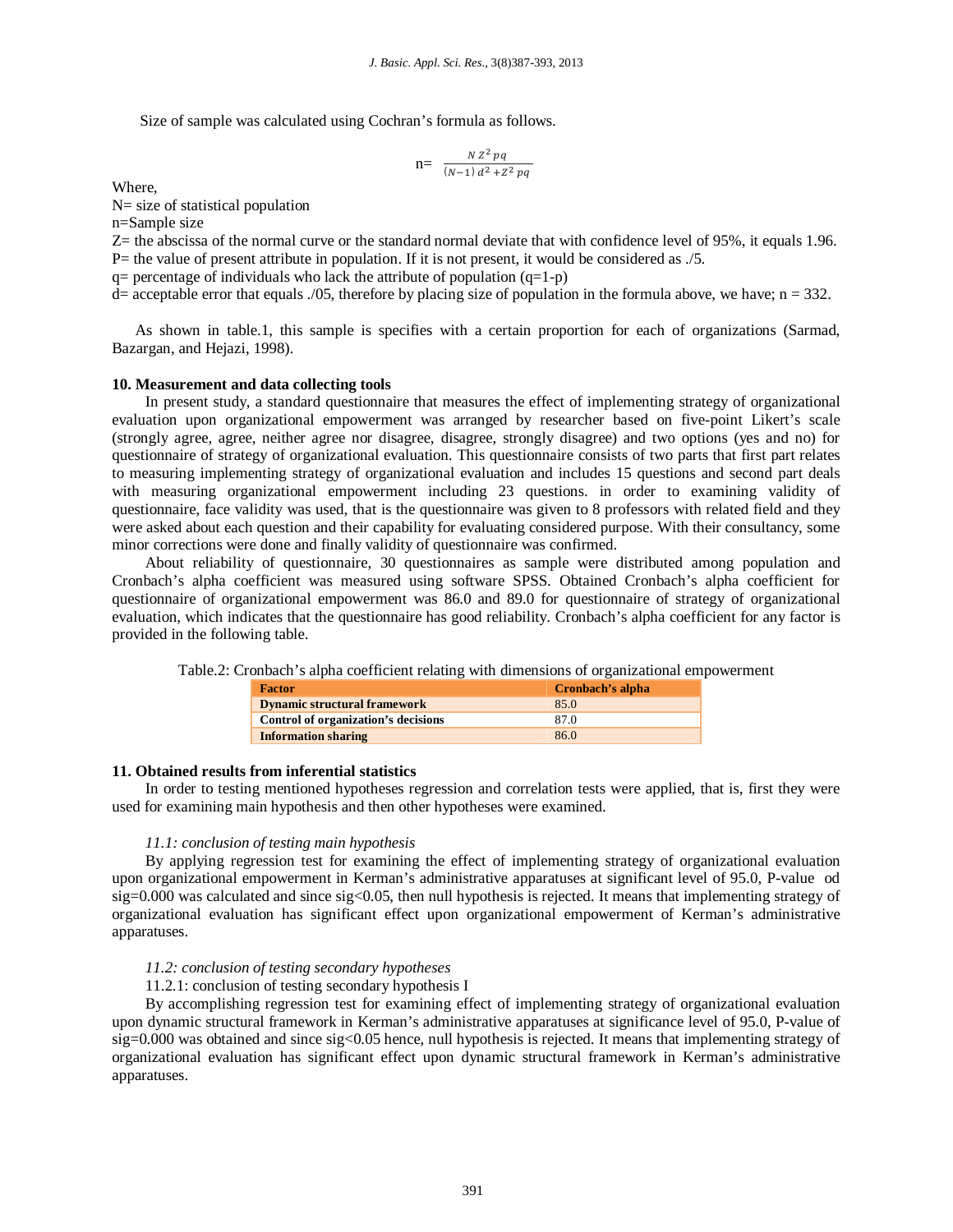11.2.2: Conclusion of testing secondary hypothesis II

By accomplishing regression test for examining effect of implementing strategy of organizational evaluation upon control of organization's decisions in Kerman's administrative apparatuses at significance level of 95.0, Pvalue of sig=0.000 was obtained and since sig<0.05 hence, null hypothesis is rejected. It means that implementing strategy of organizational evaluation has significant effect upon control of organization's decisions in Kerman's administrative apparatuses.

11.2.3: Conclusion of testing secondary hypothesis III

By accomplishing regression test for examining effect of implementing strategy of organizational evaluation upon information sharing in Kerman's administrative apparatuses at significance level of 95.0, P-value of sig=0.000 was obtained and since sig<0.05 hence, null hypothesis is rejected. It means that implementing strategy of organizational evaluation has significant effect upon information sharing in Kerman's administrative apparatuses.

## **12. CONCLUSIONS AND SUGGESTIONS**

In present article, it is tried to examine the effect of implementing strategy of organizational evaluation upon organizational empowerment. It is important to note that staff's empowerment and organizational empowerment are not the same. Thomas and Velthouse (1990) consider staff's empowerment (psychological) as a process for increasing inner job motivation consisting four cognitive areas of sense of competence, being effective, having sense of being significant, and having right of choice. Main characteristic of staff's empowerment is to align individual and organizational purposes, while organizational empowerment consists of three areas including, dynamic structural framework, control of organizational decisions, and information sharing and the aim of present study is to examine the effect of implementing strategy of organizational evaluation upon organizational empowerment. Results of hypotheses above indicate that implementing strategy of organizational evaluation has positive significant effect upon organizational empowerment in Kerman's administrative apparatuses. Therefore, managers of these organizations can promote their organization through implementing this strategy in empowering organization to realize determined purposes successfully. Knowledge obtained present study may help organizational managers and brokers to provide specific plan for promoting organizational empowerment through implementing strategy of organizational evaluation. Since organizations are seeking for increasing performance by spending fewer resources, it should be focused upon those behaviors reinforcing organizational empowerment. On the other hand, this research notifies managers and organizations of dynamism of organizational empowerment through implementing strategy of organizational evaluation at workplace.

Respecting obtained results from this research. It is suggested to:

-Managers may try to improve appropriate information and relational ways within organization.

-Managers may try to build work groups and strengthen group morale.

-Managers may try to develop and improve group skills for increasing information exchanges within organization.

-Managers may try to provide suitable field for implementing strategy of organizational evaluation.

- Managers may try to make required field for realizing organizational empowerment.

#### **REFERENCES**

- [1] Almasi, Hassan (1995), from performance evaluation to performance management, magazine of Tadbir, No.56
- [2]Elahi, Sha'aban (1999), Triangle of Organizational performance, proceedings of second festival of Shahid Rajaee, evaluating performance of country's Administrative apparatuses, Tehran, organization of state organization of administrative affairs and employment.
- [3]Beykzad, Jafar, Alizadeh, Jebraeel (2009), Evaluating organizational performance using organizational excellence model EFQM, Labor and society monthly, No.112
- [4]Khaki, Gholamreza (2011), Research method, an approach to dissertation,  $8<sup>th</sup>$  edition, Tehran, Baztab publications
- [5]Khan Alizadeh, Roqaye, Kordnanij, Asadollah, Fani, Aliasqar, Moshabaki, Asqar(2010), The Relationship between Empowerment and organizational learning (a case study), Change management journal, second year, No.2
- [6]Rahimi, Ghafour (2006), performance evaluation and continuous organizational improvement, Tadbir magazine, No.173